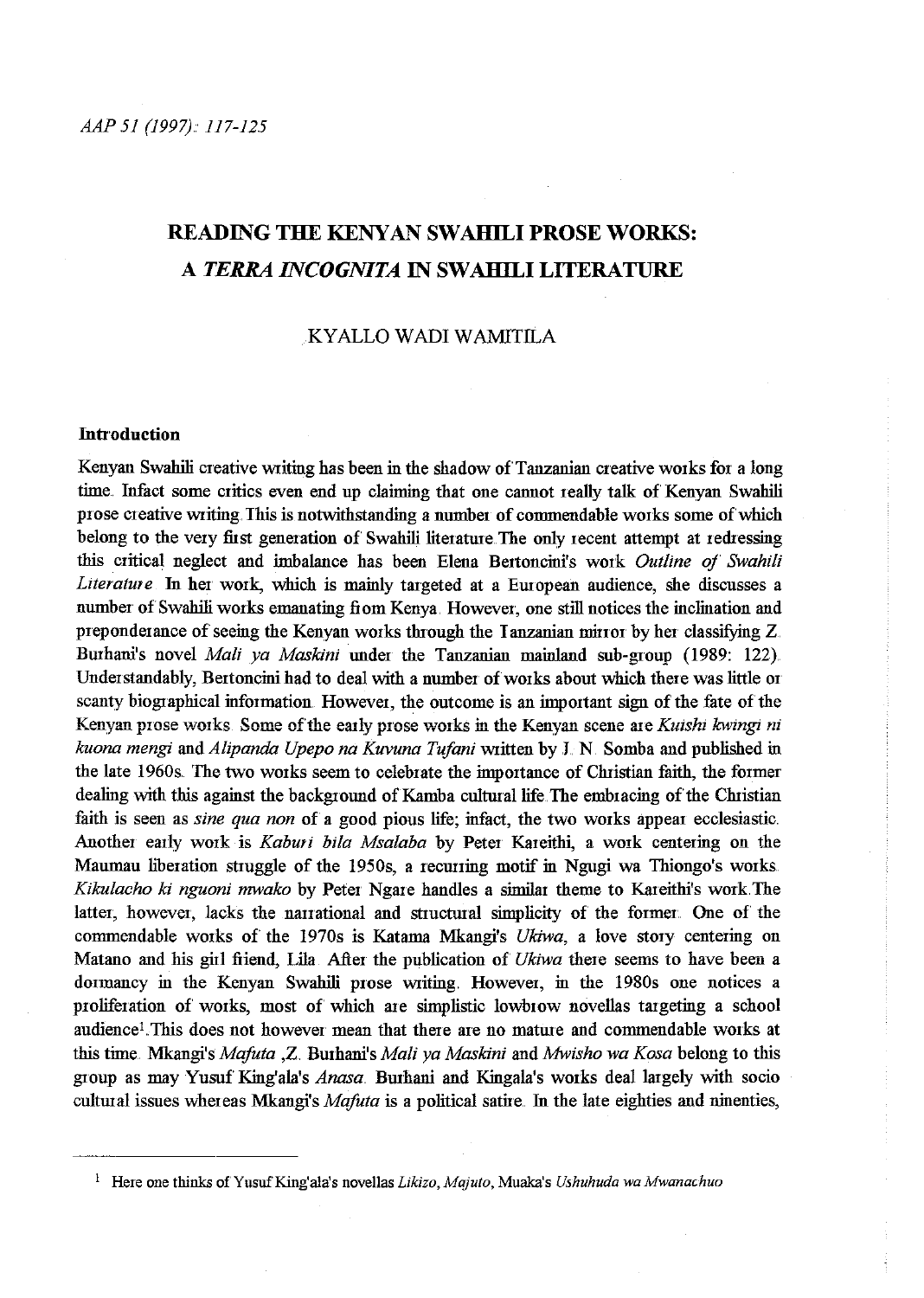one notices an increased activity in Kenyan prose Wiiting. Besides the aheady published works, a good number of them are forthcoming<sup>2</sup>

## The Corpus of the Present Article

In this paper my intention is to focus on a number of Kenyan Swahili works. It is not possible to discuss the whole gamut of works in a short article like this one I will, however, limit my scope to manageable levels. The works under study are: *Mafuta* and *Walenisi* by Katama Mkangi, *Haki Haizami* by Ali Njarna, *Nyongo Mkalia lni* by Rocha Chinrerah, and *Siku Njema*  by Ken Walibora. Mkangi's works largely deal with socio-economic and political issues as does Chimerah's novel. Njama's novellete is a popular work dealing with teenage pregnancy in the ctiminal novel tradition. Walibota's Siku Njema, an Ich-Erzählung novel, deals with an archetypal theme of a protagonist in search of his father and reeks alot of the moralistic tendencies and inclinations of Shaaban Robert, the writer's idol. It is my conviction that these works will provide a broad spectrum on which I can discuss a number of issues. I must, however, hasten to note that here and there I will draw parallels with other works in as much as that helps me to explicate my obsetvations.

### Sequencing of Events

One of the issues worth investigating in the works under study is the manner in which narrational events are presented. Njama's *Haki Haizami* and Walibora's *Siku Njema* have a rather common style of narration in which a reader can very easily identify what event follows which In the case of the former the story unfolds with the discovery of Mwanaidi's body by fishermen and the reporting to the police who start investigations into the cause of the death which leads to the unearthing of the role played by the deceased's naive and cruel teacher, Baya. The denoument is the court case involving Baya. However, an outright poetic justice is absent and one may be left thinking that the right (haki) hinted in the title as not getting lost actually does. This introduces an element of teleological indecisiveness which is apparent in a number of works, an area that may attract critics' interest<sup>3</sup>. One is reminded of *Kisa cha Mwanaisha* by Suleiman Omar Said in which the reader is left wondering about who killed Mwanaisha. Walibma's *Siku Njema* is a biographical work centering on Kongowea Mswahili, a son of a talented *taarab* singer who dies before confiding to the son about his father, a former university teacher living in Western Kenya. However, a confidante of the late mother to whom the secret was confided later discloses to him after making a futile attempt in cahoots with the jealous wife of the hero's uncle. The hero has to embark on the search of his father from Tanga, where the work unravels. The search ultimately ends up in his discovering that his

 $2$  Mkangi has a number of manuscripts that are likely to come out soon. Habwe has a forthcoming work *Maisha Kitendawili* (Jomo Kenyatta Foundation) Wamitila's *Nguvu ya Sa/a* will be published soon by Longbom. Another work likely to come out soon is Mwenda Mbatia's sociological *Upotevu* 

<sup>&</sup>lt;sup>3</sup> Toolan defines Teleology as "a goal or ultimate purpose- the intellectual or the moral destination to which the text wishes to bring the reader the concluding point or message" (Toolan 1988:  $266$ ).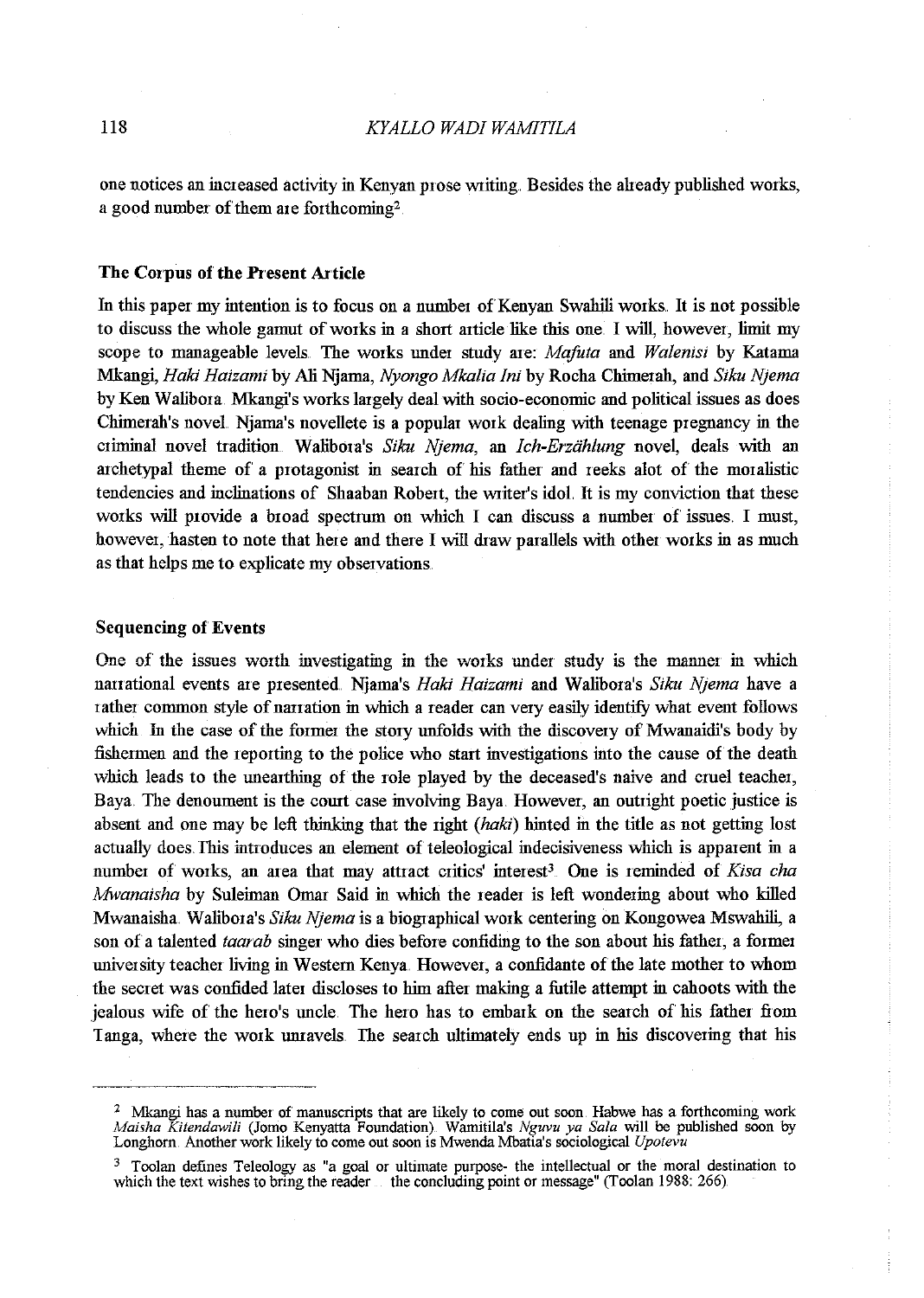childhood poet-idol is actually his father Understandably, the events in *Siku N;ema* follow a chronological path without too much premium being attached to motivation. The case is however different in Mkangi's and Chimerah's works. As we will show later this is attributable to the subject matter. Structurally, Mkangi's *Walenisi* is similar to its precursor, *Mafuta*. Both have two narrational levels: a primary and a secondary narrative. In the case of the latter, however, the secondary narrative is elevated to so high a level that one literally forgets that there is a primary narrative. The events in the secondary narrative in *Walenisi* are heavily stair cased The events in *Mafuta* can be summarized as follows:

- 1. Zuka and Kazamoyo playing.
- The old man dozes off.
- 3 A stranger takes a bite at a jujube fiuit.<br>4 The jujube owner (old man) is incensed
- 4. The jujube owner (old man) is incensed.<br>5. The stranger throws his coat and runs
- 5 The stranger throws his coat and runs.<br>6 Zuka and Kazamovo nick the coat.
- 6. Zuka and Kazamoyo pick the coat.<br>7. The coat is inspected.
- 7. The coat is inspected.<br>8. A manuscript is found
- 8. A manuscript is found.<br>9. They start reading a sta
- They start reading a story called *Mafuta* **i**. Mtue wanders
	- Mtue wanders
	- ii. Finds a ragamaffin asleep in mud,
	- iii Later meets Ti.
	- iv. Mtue initiated into the special class.
	- v. A case in comt-efforts of initiation blocked
	- vi. The ragamaffin in court because of being involved in  $(V)$ .
	- vii. The sentence.
	- viii. Mtue ridicules the partial court.
	- viiii. Mtue sentenced
	- x. Ti changes
	- Ti wanders.
	- xii. Ti's eyes re-opened to reality
	- xiii Popular uprising.
	- xiv. Mtue and the ragamaffin saved- societal change ..
- 10 Zuka and Kazamoyo are awakened to reality
- 11 A change in the society

The events enumerated in the Roman numbers constitute the secondary narrative or the embedded narrative. The others make up the primary narrative. The latter events are only in an introduction and chapter 10; the rest make up the secondary narrative, a kind of pseudoprimary narrative.

Whereas one can sketch the events in *Mafuta* with relative ease, it is not so easy with Chimerah's *Nyongo mkalia lni..* Iu the latter it is sometimes hard to establish any causal link between the events. This does not necessarily mean that causality is a cardinal rule in writing as can be seen in *A/ice in Wonderland* where the experiences of Alice do not show discernible causal link but the strength of the work still remains.. One would be ill advised to use this criterion in judging Chimerah's novel.

Chimerah's *Nyongo mkalia lni* is a story revolving arouud corruption. It is narrated by Juma Mumanyi, a jobless youth later employed in a company headed by the corrupt and cruel Khalifa. The latter had joined hands with Amur Zeid who inherited a lot of wealth fiom his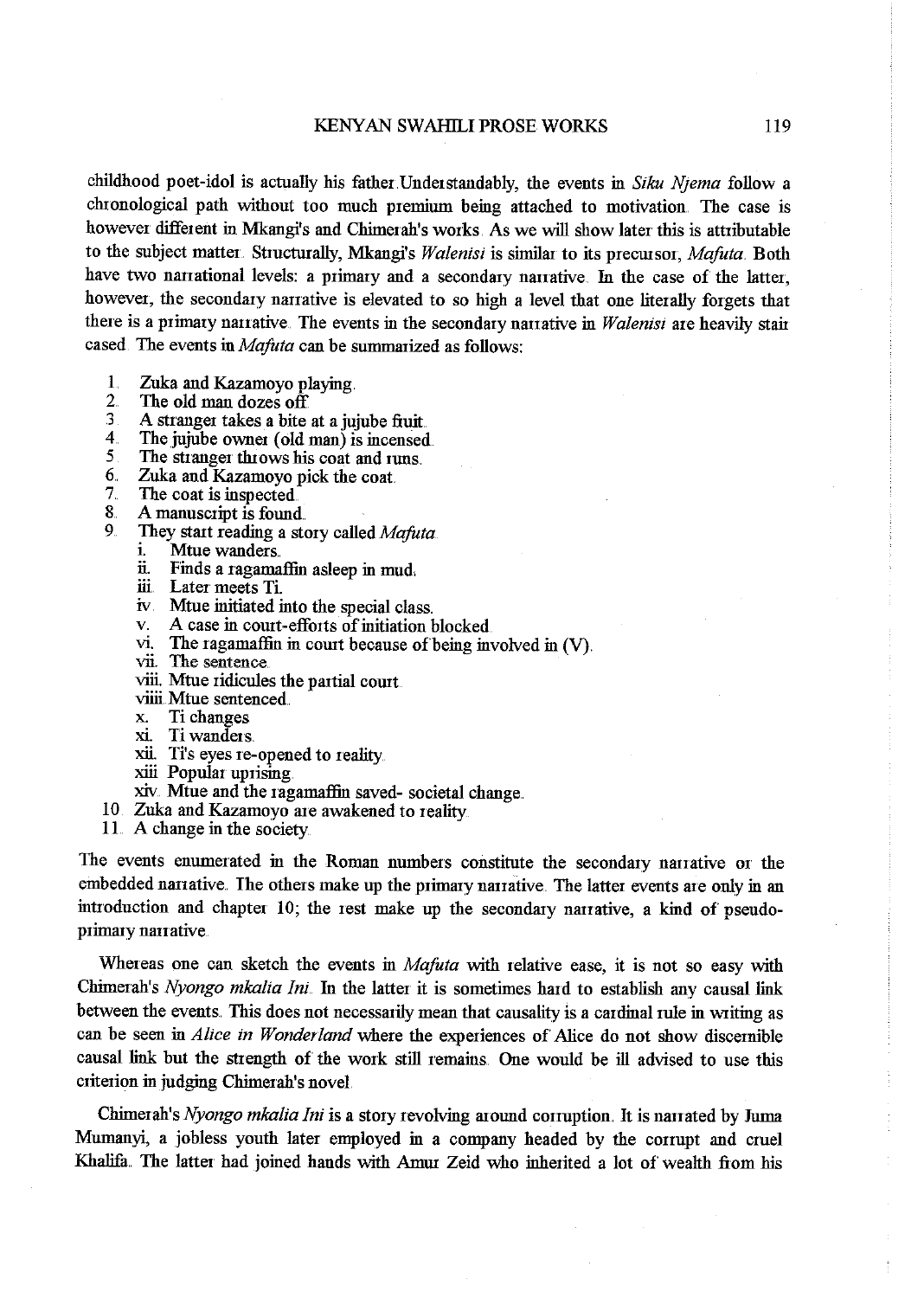Arabian foster parents. The duo engages in different ventures While Amur Zeid becomes a medicineman, Khalifa gets into business dealing in ivory and peddling drugs The ambitious Khalifa is determined to get rid of all those who stand in his conupt way. The story's denoument is the arrest of Khalifa and the unravelling of his business. The events in this novel tend to be tied together in episodic manner, giving the novel a some sort episodic plot. However, Chimerah uses powerful imagery and exhibits some dexterous language use which in a way recalls Mbega's innovative and creative language in his *Wasia bora na hadithi zake.* 

### The narrative enigma / suspense hook

A crucial element in a work of art is suspense. In most cases a narrative enigma is posed at the very beginning of a story The fust part of the story is meant to serve as an exposition. In this part a background of characters or a character may be given. The direction of the story is set or hinted, there is a theme grounding as well as setting of suspense. A criminal story is likely to have an apparent suspense hook at the very onset of the story. Njama's *Haki Haizami* is a case in point. The reader is gripped by the introduction of the story.

*Ilikuwa siku ya Jumamosi mnamo saa tisa unusu za mchana, Mzee Fadhili alipokuwa mbele ya Inspekia Kombo na polisi wengine waliomzunguka wakimhoji mwaswali.*  (Njama 1995:1)

It was on a Saturday, around 3.30 in the afternoon, when Mzee Fadhili stood in fiont of inspector Kombo who together with his colleagues interrogated him.

The opening *ofMafuta* does not set forth a suspense when compared to *Walenisi* In the latter, Dzombo's appearance in court sets events and expectations that serve to attest to a narrative enigma which the reader gets curious about For example, what will happen to Dzombo? The absence of an early suspense hook in *Mafuta* tends to make this particular work somewhat drab; one does not feel impelled by the work to go forward. The situation can even be more intriguing in a case where a particular work tends to lack a powerful narrative force making it a slow reading-kind of work. This is the case with Kemoli's Zahara Mage, a story revolving around a youthful love affair between Zahara and Chimi who hail from different tribes and have differing religious affiliations forming a base for the parental opposition to their intended marriage. Another work that seems to suffer a siniilar fate is Githere's *Mwana Maji na Mrembo* whose readability is not only affected by its structural flaws but also by its linguistic ineptness. *Siku njema* and *Ukiwa* are two works whose narmtive style mode grips the reader rather firmly; the former's language is aesthetically powerful. Mkangi's *Ukiwa* is arguably his best nanated wmk this far Some critics feel this may be so because the work has some autobiographical frame, at least according to the writer Walibora's work has some autobiographical infusions.

Chimerah's *Nyongo mkalia Ini* does not seem to have a discernible narrative, or what in nanatological jargon may be called hermeneutic enigma. Omari's sickness which is described at length in the opening of the novel may seem to serve any substantial role. Infact, certain readers may get tempted to grope for indicators or pointers to the fact that it may be an event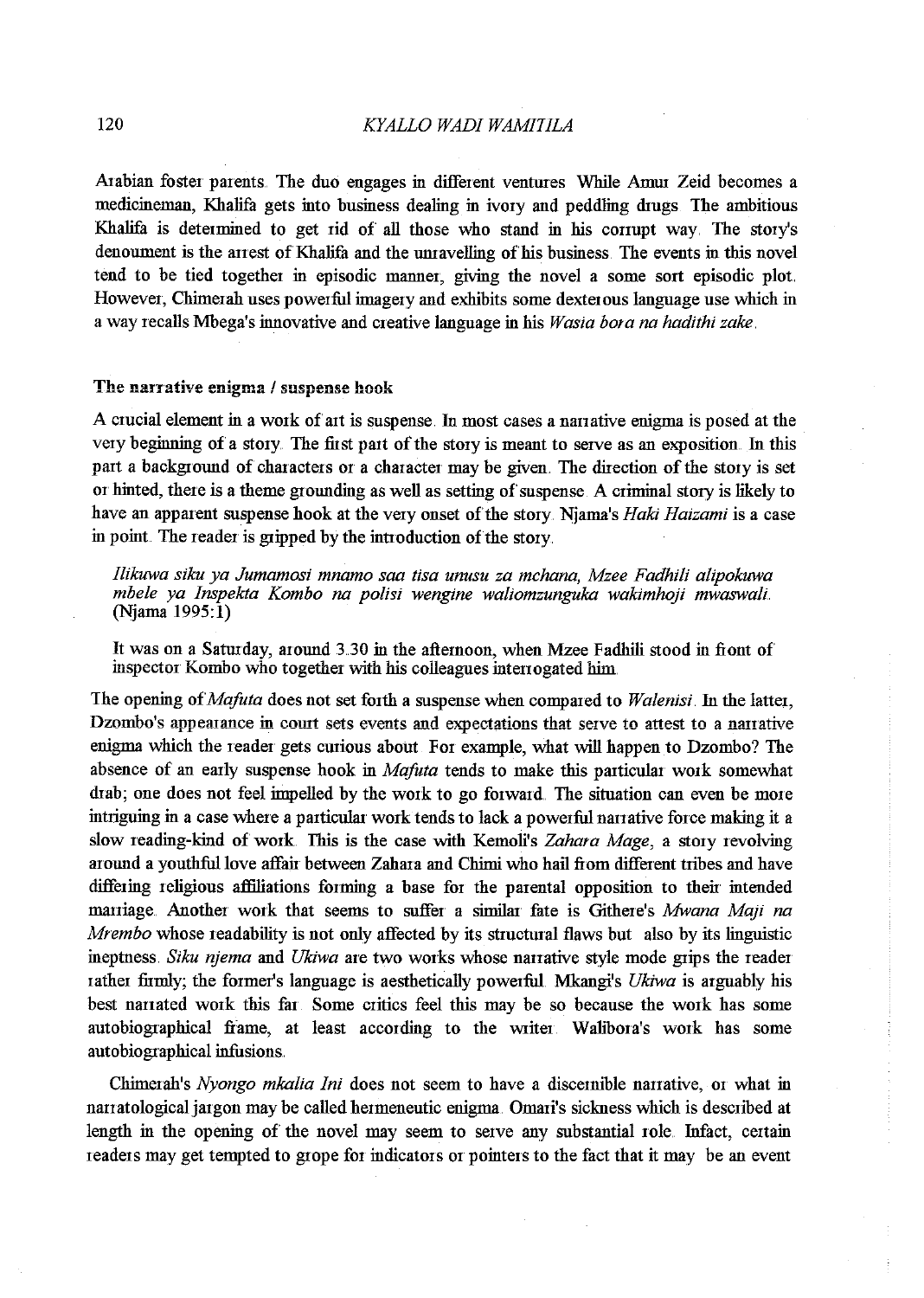#### KENYAN SWAHILI PROSE WORKS 121

with defered or postponed significance as is the case of the bird with a broken leg in Kezilahabi's *Dunia Uwanja wa Fujo* but that may not be the case, at least directly so. However, one can see it as part of the novel's verismilitude. It is also possible to perceive this sickness as an implication technigue element for the moral sickeness in the society. Chimerah's story starts acquiring narrative suspense when some mysterious deaths start occuring, but as is the case in a number of situations the suspense is prematurely broken by the narrator. Chimerah's mode of narration resembles Ndumbu's in his *Mbio za Sakafuni*.

## Theme, motifs and emplotment

Most of the Swahili prose works fiom Kenya deal with cultural and social issues such as innnmality, urban life, theft, witchcraft and sorcery, teenage pregnancy, cultural conflict and juvenile deliquency and recently suppression and discrimination based on gender and race (see John Habwe's *Maumbie si Huja*). Very few works have attempted to tackle political themes ; the few one comes across deal with political events and occurences of the distant past. A case in point is Kateithi's *Kaburi bila Msalaba* and Ngare's *Kikulacho ki Nguoni Mwako* which deal with Maurnau fieedom struggle Kasenge Syambo's *Utawala Dhalimu* deals with colonialism but the writer approaches the topic from a folkloristic standpoint distancing the suffering of the poor from present times, echoing a common saying (often made by dictators) that the colonial times were so bad that one dare not compare them with the present realities. Syambo's folkoristic approach to political theme is evident in Yuda Komora's *Usininyonye*. The only wmks that handle political themes per se are Mkangi's *Majuta* and *Walenisi* and Chimerah's *Nyongo mkalia lni* It must be noted here that a number of other works have some political  $m$ otifs. Whereas Mkangi's *Mafuta* deals with class differences and satirizes African leadership exhorting mass liberation, Chimerah's novel handles a number of thorny issues in the Kenyan political scene. However, given the stringent and sometimes punitive censorship and control of literature by the government none of the works has a concrete setting in Kenya. Infact, Mkangi's (a former detainee himself) *Mafuta* is so much steeped in allegory and symbolism that few readers are able to draw parallels between it and the political realities of post colonial Kenya. Chimerah's *Nyongo mkalia Ini* is equally not outrightly set in Kenya very much Francis Imbuga's *Shrine of Tears*, but a keen reader can identify a number of historical events emplotted in the novel: Maurnau fieedom struggle *(Majimaji),* political assassinations- *Vidzo*  (Ronald Ngala), tribal animosities and conflicts and university riots The setting of the novel is Gongwa (a name used by Muyaka in his poetry for Mombasa). Chimerah also deals with the issue of institutional corruption, a theme that has nearly become an archetypal one in Afiican literature.

## Symbolism, imagery and allusive language

In the foregone, I have mentioned that Mkangi's *Mafuta* and Chimerah's *Nyongo mkalia lni*  pervade a lot of images. In *Mafuta* one comes across the image of mud symbolising the down trodden and the Wietched and that of oil *(mafota)* that symbolises the rich. We read that one had to graduate into the rich class by acquiring some oil without which one would not be able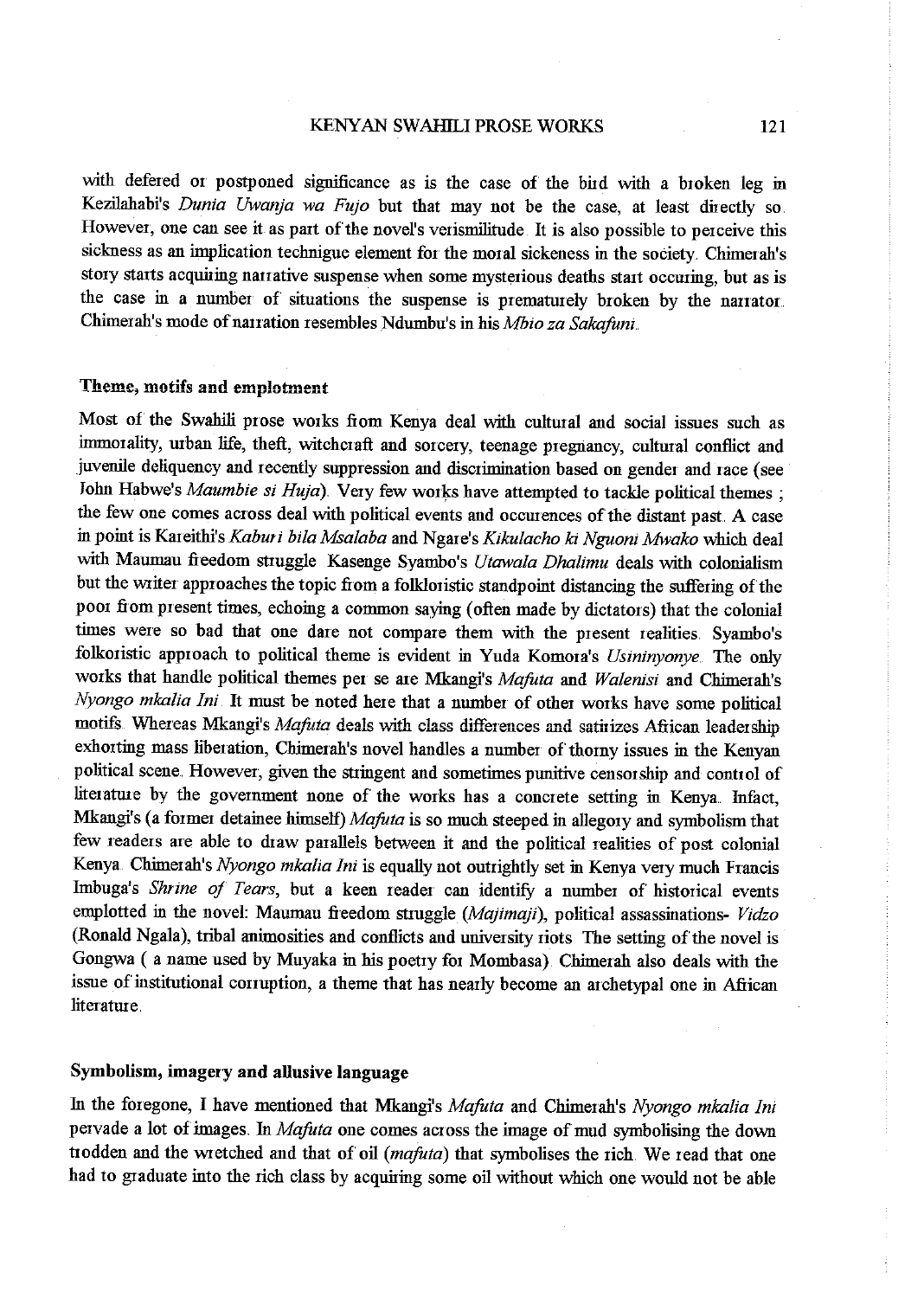## 122 *KYALLO WADI WAMITILA*

to sleep on the bed of the Haves, and hence approach the level of the Chosen Ones. We learn later that the oil or the special oil that one needs in order to be able to sleep on the bed is actually a cat's urine. Mkangi is not only exposing the hypocrisy of the ruling classes but also 1 eminding us of the dirt, sleeze and decay in which they writhe. It turns out that none had actually slept on the bed of the Chosen Ones; they are all ordinary mortals who ought not be treated as gods. Mkangi is actually questioning the basis of the indocrination and the misleading philosophies propagated by some of the Afiican dictators and their cronies 01 accomplices

In Chimeralr's novel darkness *(giza),* rot, bile *(nyongo),* dogs' and cats' c01pses, disease and boil *(jipu)* are some of the symbols the writer uses for corruption and moral decay in his society. The people who endeavour to work and liberate the society are symbolised by bees *(nyuki)* while the outcome of their efforts is honey *(asali)* According to the writer, the honey made through collective efforts is appropriated by a few, the ruling class. While most of the images and symbols are effective, one may be ill at ease with the symbol of bile for corruption in society. It is axiomatic that bile makes the liver unedible if ripped open, but the inseparability and the interdependence of the two is quite telling. However, one assmnes that the writer's vision of the society is positive considering the victory of light over darkness in the story's resolution.

Unlike the the w01ks discussed above, *Haki Haizami* and *Siku Njema* do not pervade symbolic and allusive language. The latter is, however, rich in idiom and similes The prevalence of similes reminds one of John Habwe's *Maumbile si Huja,* a work with a relatively high frequency of similes. The greatest strength of Walibora's Siku Njema is, however, its effective use of repetition through variation and the writer's choice of words which gives it a powerful narrative force. The work is a fast reading type of work vety much like Zein's *Mbio zaMaisha* 

## Reconstructing characters

The issue of literary characters in Swahili literature is becoming tricky with every new publication. The literary character has undergone an evolution from the early one-faceted allegorical figures of Shaaban Robert showing alot of influence of oral traditions to well rounded characters in a good number of works like Said A Mohamed's *Asali Chungu*, Kezilahabi's *Dunia Uwanja wa Fujo*, Burhani's *Mali ya Maskini* and *Mwisho wa Kosa* among many others. However, Kezilalrabi's recent works *Nagona* and *Mzingile* seem to introduce a new concept, a modernist or postmodernist one, in characterisation in Swahili literature. Traditional critics wont to demarcating literary characters into groups by invoking Forsterian dichotomies are faced with new challenges. Kezilahabi's characters defy the commonly expected norms though still remaining very convincing. The comprehensibility of the two works is yet another engaging issue (see my article in *Kiswahili* Vol. 58)

A number of Kenyan prose works show well developed literary characters, with elaborate and broad character background and good motivation. The number of such works is high; however, one can mention some characters like Hawa in King'ala's *Anasa*, Monika in Burhani's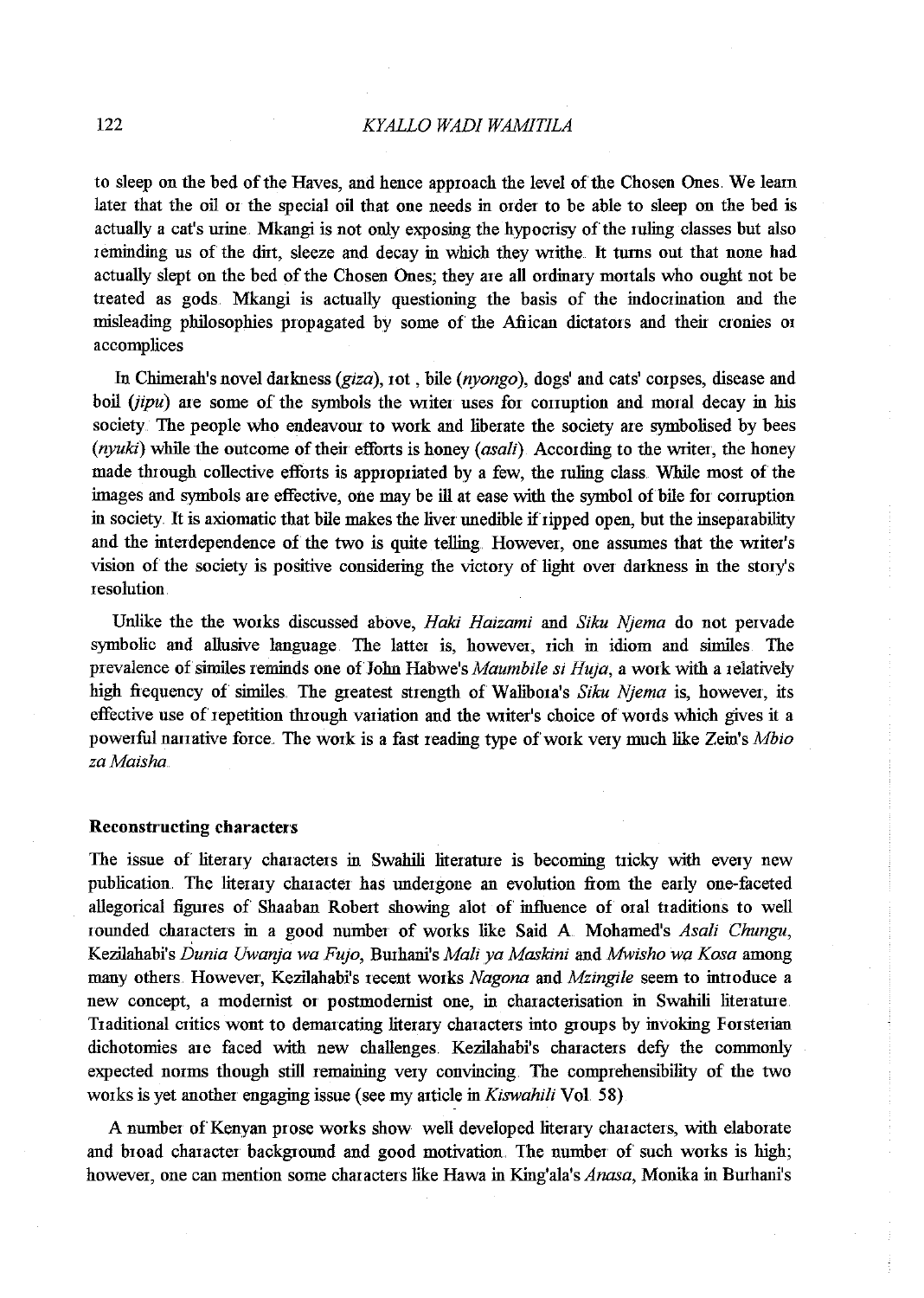## KENYAN SWAHILI PROSE WORKS 123

*lvfwisho wa Kosa,* Matano and Lila in Mkangi's *Ukiwa,* Dzombo in *Walenisi.* A number of works still show the propensity to opt for one-faceted allegorical characters. These include Hassan Mbega's *W asia bora na hadithi zake* which shows a lot of similarity with Robert's *Adili na Nduguze*. Mbega appropriates some fables published in an earlier work<sup>4</sup>. Most of the works with this mode of characterisation tend to have a moralist thinking, of good overcoming the bad, and seem bent on serving didactic functions. The characters are grouped into two clear cut divides: the bad and the good. Such characters have allegorical names that point to their foregrounded traits .. A number of Mkangi's chaiacters in *Walenisi* have this quality as do others in Walibora's *Siku Njema*, Ali Jamaadar's educational novel *Mui huwa Mwema*, a much more mature novel compared to the earlier *Nahodha Fikirini*, and Leo Odera's novettes. This bi-polar mode of characterisation serves to strengthen the writers' themes by foregrounding specific traits

Some of the characters' traits are also strengthened by intertextual parallels For example, Amina in Habwe's *Maumbile si Huja* seen against Amina in S.A. Mohamed's *Asali Chungu*, and Zainabu Makame in Walibora's Siku njema compared to Siti in Shaaban Robert's Wasifu *wa Siti Binti Saad*. We also notice a similar intertextual link between Somba's *Kuishi kwingi ni kuona mengi* and Leo Odera's *Ya Mungu mengi ..* In a number of cases one notices little chaiacter development A number of the characters in Chimerah's work are not developed and one is left feeling that the Wiiter puts more weight on the events or actions without considering the actors as is the case in *Zahara Mage* in which a number of characters aie not convincing as literary figures. It may, however, be argued that the characters are being subordinated to the action something that may not be altogether surprising. One work that could prove quite challenging in characterisation is Ngugi's remorseful autobiography *Miaka 52 Jela,* where he discusses his life as a criminal. The number of characters one comes across in the novel is very high; maybe the title (lit. 52 years in jail) points to that!

#### Conclusion

This paper has attempted to highlight a number of issues pertaining to Kenyan Swahili prose writing Its basic intention has been to draw attention of Swahili literary critics to this hitherto neglected aiea. Undestandably, one cannot encompass all aspects of a whole genre in an academic paper .. A lot needs to be done and it is my hope that critics will take up this challenge to show that Kenya, that has always been hailed for its accomplished poets like the revered Muyaka, Nassir, of the venerated *Al-inkishaji* faine, has also made a commendable contribution to Swahili prose writing. One point that is apparent from this paper is that the Kenyan prose works do not seem to show one particular theme recurring and hence it is not easy to group the works into definite categories as one easily do with the thesis novel in Tanzania. Swahili prose works in Kenya have remained in the shadow of the English novels but the situation seems to be headed for a change with an upsurge of young talented writers and a

<sup>&</sup>lt;sup>4</sup> A glaring example is the story of the three words worth three thousand *reales* in Carl Büttner's *Anthologie aus der Suaheli-Litteratur* (1894: 125-130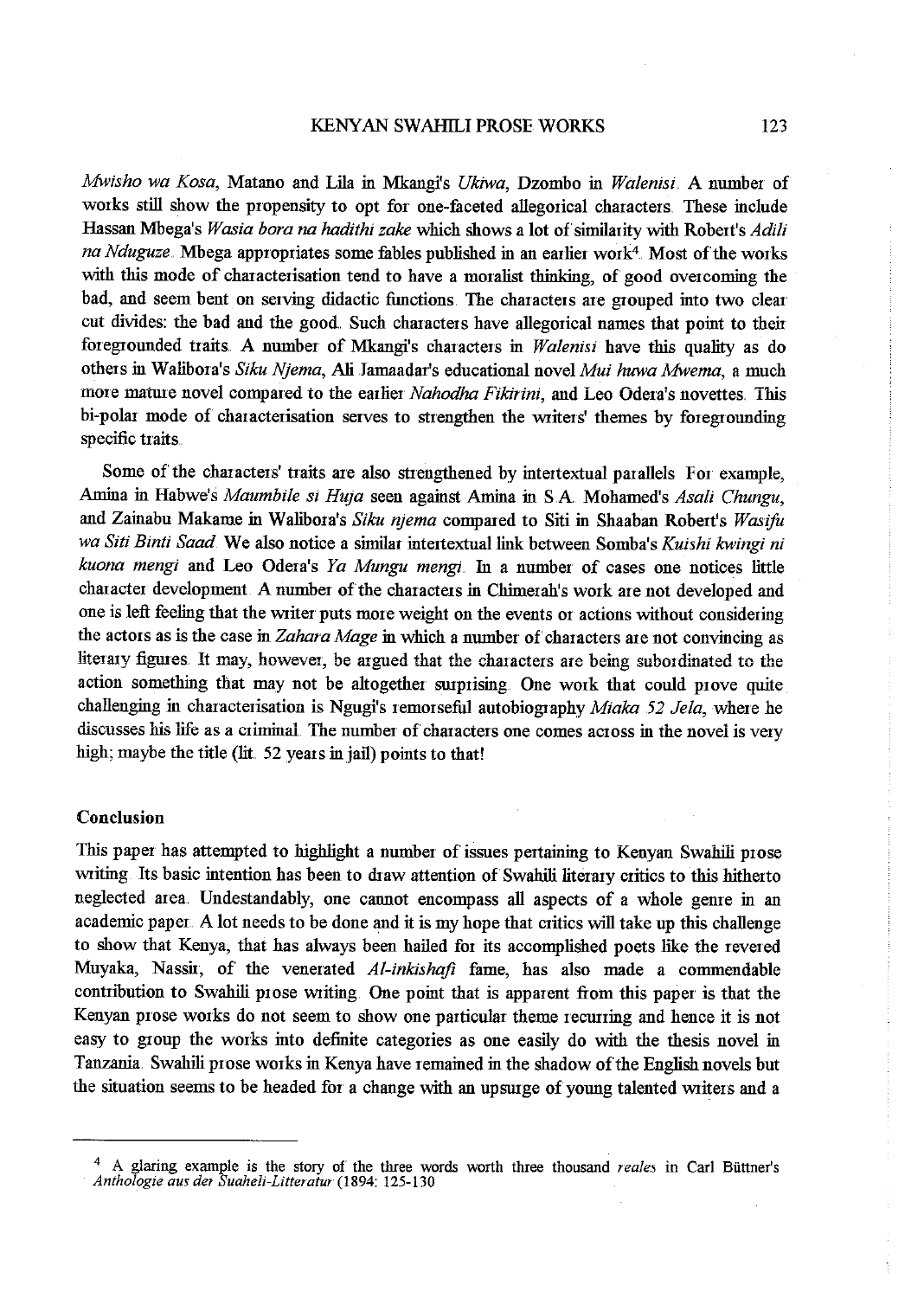more robust approach of Swahili at all academic levels. Kenyan Swahili prose writing has reached a mature stage since the publication of James Mbotela's novel *Uhuru wa Watumwa* in 1934 Mbotela's novel is an African atticulation of a colonial ideology which legitimizes and exonerates them (colonialists) of any blame<sup>5</sup>. It is my hope that this paper will reactivate critics' interest and zest in this area

### References

'

Bertoncini, E. Z. 1989. *Outline of Swahili Literature.* Leiden: E. J. Brill.

Burhani, Z. 1981. *Mali ya Maskini*. Nairobi. Longman Kenya.

Bmhani, Z. 1987 *Mwisho wa Kosa.* Naitobi Longman Kenya ..

Büttner, C. G. 1894. *Anthologie aus der Suaheli-Litteratur*. Berlin: Emil Felber.

Charo, J. 1981. *Tamaa mbele mauti nyuma.* Naitobi. Kenya Literature Bmeau

Chimerah, R. 1995. *Nyongo mkalia Ini*. Nairobi: Oxford University Press.

Genette, G 1980 .. *Narrative Discourse An Essay in Method* Ithaca: Comell University Ptess

Githere, G. G. 1990. *Mwana maji na mrembo.* Hawaii: Merengo.

Habwe, J 1995 Mamnbile si Huja. Naitobi: Jomo Kenyatta Foundation

Habwe, J. (n.d.) *Maisha Kitendawili* Nairobi: Jomo Kenyatta Foundation (Forthcoming).

Jamaadat, A 1978 *Mui huwa Mwema ..* Naitobi: Longman

Tatnaadar, A 1973. *Nahodha Fikirini* Naitobi: Oxford University Ptess.

Kareithi, P. M. 1969. *Kaburi bila Msalaba*. Nairobi. East Africa Publishing House.

Kemoli, K 1985 *Zahara Mage* Nairobi: Kenya Literature Bureau

King'ala, Y 1984 *Anasa.* Naitobi: Heinemann Educational Books

King'ala, Y. 1984. *Majuto*. Nairobi: Oxford University Press.

King'ala, Y 1984. *Likizo*. Nairobi: Oxford University Press.

Komora, Y 1970 *Usininyonye.* Naitobi: Longman

Mazmi, A M. & 1 N. Shatiff 1993.. *The Swahih Idiom and Identity of an African People*  Trenton, N. J.: Africa World Press.

Mbega, H M. 1986 .. *Wasia bora na hadithi zake.* Naitobi: Kenya Literature Bmeau.

Mkangi, K. 1975. *Ukiwa*. Nairobi: Oxford University Press.

Mkangi, K 1984 *Mafuta* Naitobi: Heinemann Educational Books

Mkangi, K 1995 *Walenisi* Naitobi: East Africa Educational Publishets

Muaka, A 1984. *Ushuhuda wa Mwanachuo.* Naitobi

 $<sup>5</sup>$  See Mazrui and Shariff (1993: 107). This is a book that raises some important issues but some of their</sup> claims especially on Swahili literature are misinformed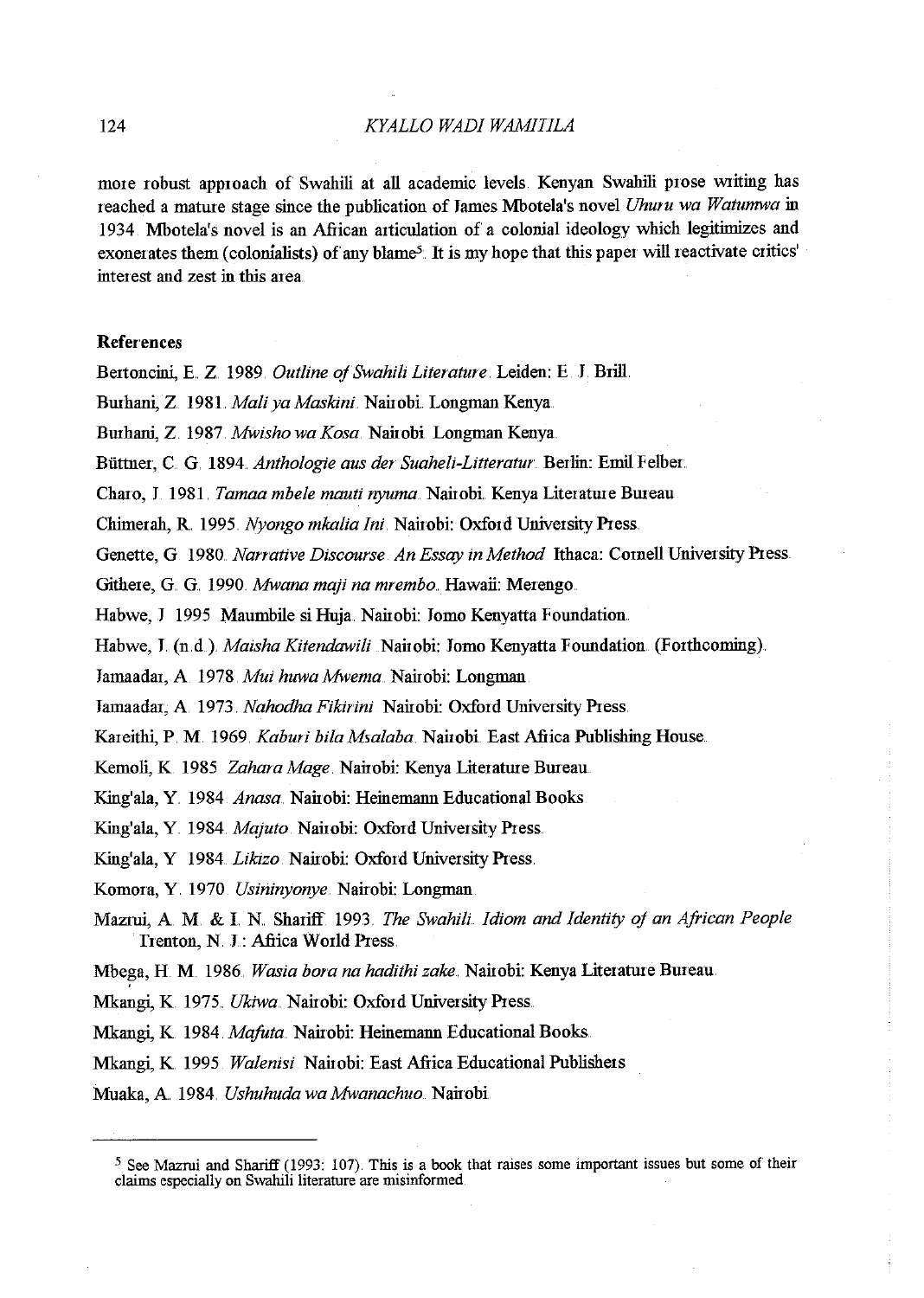## KENYAN SWAHILIPROSE WORKS

Ndumbu, A 1976. *Mbio za Sakafoni.* Naimbi: East Afiica Literature Bureau.

Ngare, P. 1975. *Kikulacho ki nguoni mwako*. Nairobi: East Africa Publishing House

Ngugi, M. K. 1989. Miaka 52 Jela. Nairobi: Heinemann Kenya.

Njama, A. H. 1995. *Haki Haizami* Nairobi: Jomo Kenyatta Foundation.

Said, O. S. 1977 *Kisa cha Mwanaisha*. Nairobi: East Africa Literature Bureau.

Somba, J. N. 1969. *Alipanda Upepo na kuvuna Tufani*. Nairobi: Heinemann Educational Books.

Somba, J. N. 1968. *Kuishi kwingi ni kuona mengi*. Nairobi: East Africa Publishing House.

Toolan, M. l. 1988. *Narrative. A Critical Linguistic Introduction.* London: Routledge.

Walibora, K 1996 *Siku Njema* Naiiobi Longhom Kenya

Wamitila, K. W. 1991. "Nagona and Mzingile: Kezilahabi's Metaphysics." *Kiswahili* 58.

Wamitila, K. W. 1997. "Towards Unlocking Katama Mkangi's *Walenisi* " Unpublished paper.